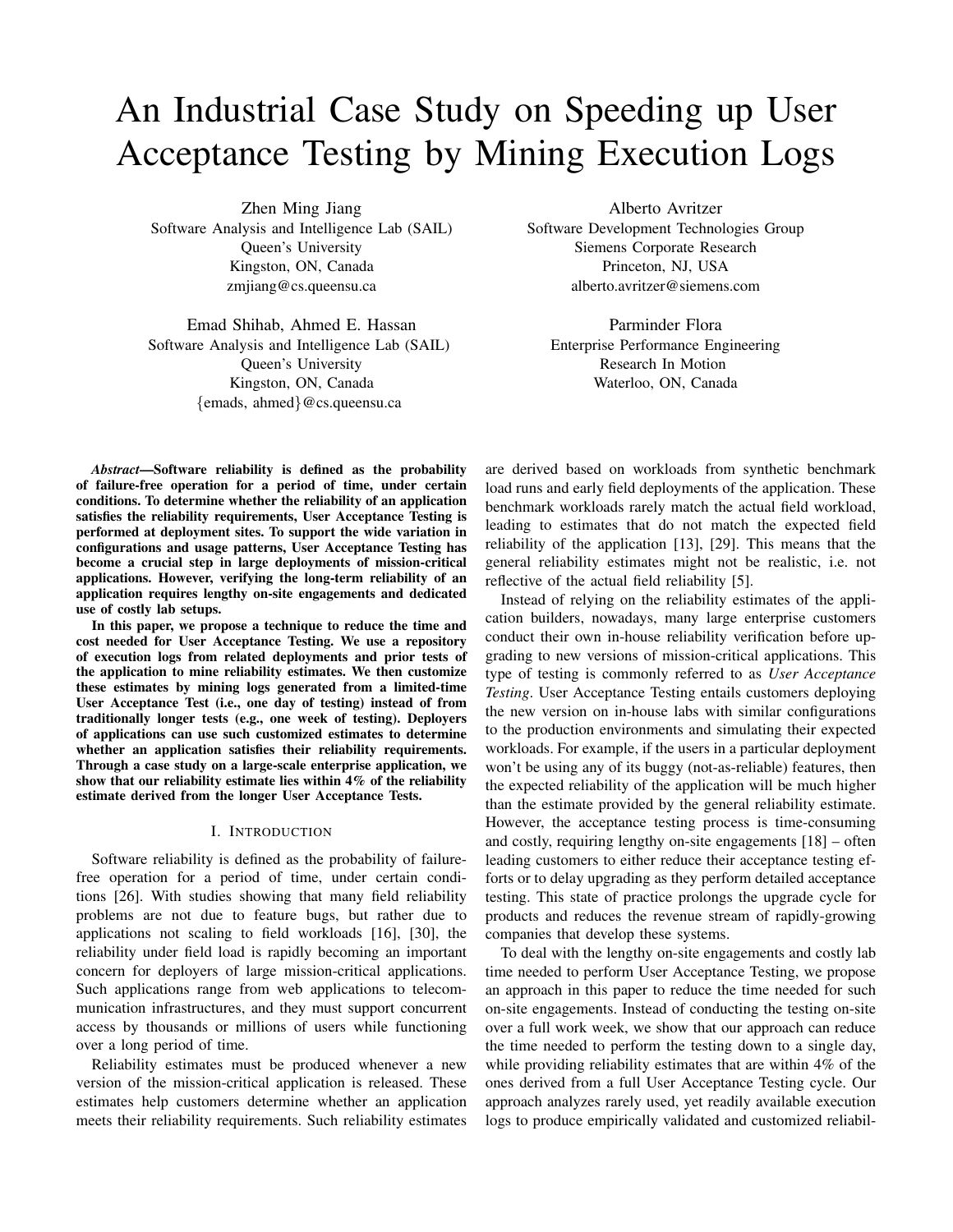ity estimates for mission-critical applications. Basically, our approach uses logs generated from a single day of acceptance testing to identify the usage patterns ("system states") that are important for a customer, and the "occurrence probability". Then, our approach uses logs derived from thousands of hours of execution from prior deployments and earlier tests of the same version of the application to provide a good estimate of how often the identified system states fail ("failure probabilities"). By combining the occurrence probabilities from User Acceptance Testing with the failure probabilities from log repositories, we can produce an accurate, customized reliability estimate using less resources and time.

The main contributions of our approach are as follows:

- Our approach requires no additional instrumentation or profiling, instead it leverages widely available, yet rarely used execution logs.
- Our approach reduces the time needed to perform User Acceptance Testing with high accuracy. This leads to reduced costs since on-site engagements can be shorter and the use of costly testing labs can be reduced.

## *Organization of the Paper*

The remainder of this paper is organized as follows: Section II provides an example to motivate the limitations of traditional reliability estimates and the benefits of User Acceptance Testing and deployment-specific reliability estimates. Section III first presents an overview of our approach then describes the three phases (sections III-A, III-B, and III-C) involved in our reliability estimation approach. Section IV evaluates our approach on a large mission-critical application. Section V discusses our current approach and presents future work. Section VI presents the threats to validity. Section VII presents related work. Section VIII concludes this paper.

#### II. MOTIVATING EXAMPLE

We first present an example to motivate our approach. Jack's company is planning an upgrade to a new version of a mission-critical application. The application is an online web application with a web server for handling client requests and a database backend for storing transaction information. Jack must determine whether the new version of the application is reliable enough to warrant upgrading to it. Since the application is a critical application within Jack's organization, Jack requires the new version of the application to have a reliability of at least 0.99. A reliability of 1 means that the application never fails. A reliability of 0.99 indicates that 99% of the time the application will function correctly with no crashes and no Service Level Agreement (SLA) violations.

Tom, one of the developers of the application, informs Jack that the reliability of the new version is 0.99, based on Tom's in-house testing using synthetic industry-standard benchmarks. Due to the importance of the application, Jack wants a more custom reliability estimate that factors in his deployment environment and usage characteristics (i.e. workload). Jack requests Tom to dispatch an on-site engagement team to perform a full week of User Acceptance Testing on the new TABLE I: System State and Failure Profile Derived from Synthetic Runs and Other Deployments

| <b>System States</b><br>(Search, Browse, Purchase) | <b>Occurrence</b><br><b>Probability</b> | <b>Failure</b><br>Probability |
|----------------------------------------------------|-----------------------------------------|-------------------------------|
| (0.0, 0)                                           | 0.40                                    |                               |
| (0,1,0)                                            | 0.30                                    |                               |
| (1,1,0)                                            | 0.20                                    |                               |
| (1.1.1)                                            | በ 1በ                                    | ን 1በ                          |

TABLE II: System State Profile Recovered from a Day of User Acceptance Testing

| <b>System States</b>       | <b>Occurrence</b> |
|----------------------------|-------------------|
| (Search, Browse, Purchase) | Probability       |
| (0,0,0)                    | 0.15              |
| (0,1,0)                    | 0.15              |
| (1,1,0)                    | 0.10              |
| (1,1,1)                    | 0.60              |

version in Jack's labs. Since the testing requires access to a similar lab setup as Jack's production setup, Jack would have to migrate some of his production load to other machines to free up machines for the full week of testing.

Tom explains to Jack that they can perform the whole User Acceptance Testing process within a single day instead of a longer time period (e.g. usually a full week). Jack is excited since this process could be done possibly over the weekend, when the production workload is low, so he does not have to book longer lab time, and the cost of the onsite engagement can be minimal. Tom proceeds to explain his technique to calculate the reliability of the application. His approach is based on work done by Avritzer [11] to model the reliability of telecommunication applications. Instead of simply capturing the workload using a black-box approach (e.g., by measuring metrics like the number of transactions per second), Tom uses a white-box approach that captures the internal state of the application as it processes the workload. These states are influenced by the deployment environment and workload. Tom defines the system state for his application as a 3-value tuple that captures the usage of the system in terms of the following three currently executing scenarios: browsing, purchasing and searching. Tom opts for this simple high-level definition, although other more complex low-level definitions are also possible. For example, the browsing scenarios could be further divided into browsing catalogs and browsing recommendations.

Using this system state model, Tom samples the execution of the application at run-time and determines which states it resides in. He defines each value in the tuple to be the number of active scenarios at the moment. For example, the system state (0, 0, 0) indicates the system is in the idle state. The state (1, 1, 1) indicates that the system is currently processing 1 search, 1 browse and 1 purchase scenario concurrently. Other models, such as those including the percentage of utilization, are possible as well.

By continuously sampling the data from the in-house testing and other deployments, Tom derives a system state profile for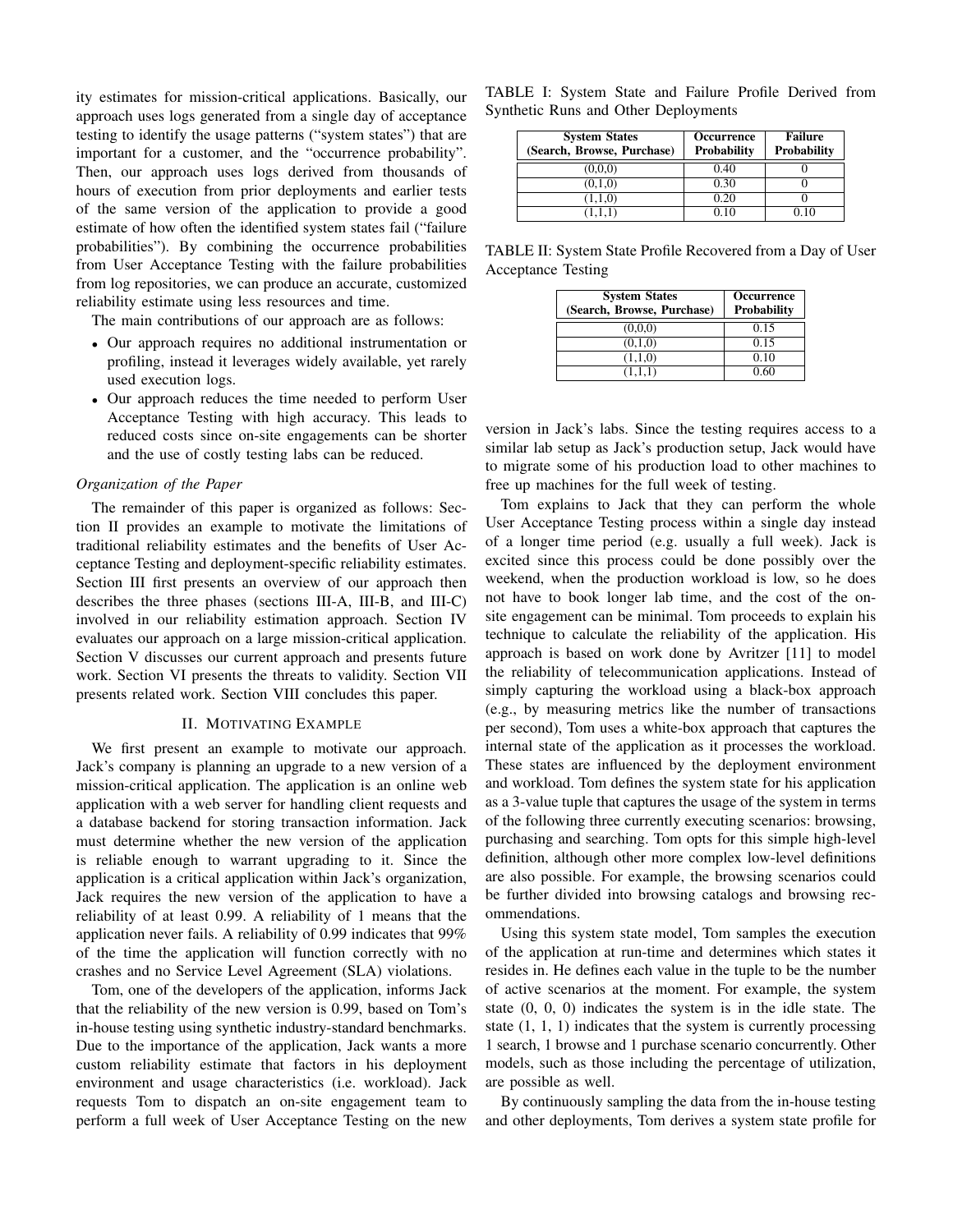the application, i.e., an overview of the system states that occur together with their frequency. Table I shows the system state profile derived from synthetic runs and other deployments. The profile indicates that the application is in idle state  $(0,0,0)$  40% of the time. At each sample, Tom also determines if there are any reported failures of the application (e.g., crashes or SLA violations). He can then calculate the reliability for each system state. Looking back at Table I, we find that no failures are reported in the occurrences of state  $(0,0,0)$ , while 10% of the occurrences of state  $(1,1,1)$  exhibit some type of failure. Using the sampled failure distribution and the system state profile, Tom can derive a reliability estimate for the application. By combining data from multiple deployments, Tom concludes that based on the lab testing and other deployments, the general reliability for this application is 0.99 (failure occurs only in  $0.40 * 0 + 0.30 * 0 + 0.20 * 0 + 0.10 * 0.10 = 1\%$  of the cases).

However, this in-house reliability estimate does not consider the differences in usage and deployment patterns in different deployments. For example, after a day's worth of running the application at Jack's site using his workload, Tom notices that state  $(1,1,1)$  occurs at a much higher frequency  $(60\%$  in Table II showing the occurrence probability of Jack's system states) compared to the data used to calculate the in-house reliability estimate (10% in Table I). It is clear that Jack's deployment spends more time in state  $(1,1,1)$ , which has a high failure probability (based on in-house testing). This knowledge should be used to customize the reported in-house reliability estimate. The customized reliability estimate for Jack's deployment is 0.94 (failure occurs in  $0.15 * 0 + 0.15 *$  $0 + 0.10 * 0 + 0.60 * 0.10 = 6\%$  of the cases) instead of the general in-house estimate of 0.99. Based on our customized reliability calculation, Jack should not deploy the new version of the application. This deployment estimate is derived from the occurrence probabilities of states in a single day of testing (second column of Table II), and the failure probabilities of states in hundreds of hours of execution in the lab and other deployments (third column of Table I).

We note three novel contributions of our approach:

- 1) It is important to capture the internal system states and their failure probability when we estimate the application reliability. The system state profile is influenced by both the usage pattern and the deployment characteristics. Given two deployments with the same usage pattern, they might still end up with different system state profiles because of different deployment characteristics. For example, if one of the deployments has a much slower database, the application might not be able to process searches as fast, causing the system states to have a higher number of active "Search" requests. The deployment with a slower database will likely have lower reliability even under the same workload.
- 2) Our approach makes use of the execution logs of the application to calculate the system state profiles, instead of instrumenting or profiling the application

during runtime. Sampling an application during runtime is not feasible in a production setting due to the high overhead [12], [22]. Execution logs are readily available and are often used for remote issue resolution and for legal compliance purposes (e.g., "Sarbanes-Oxley Act of 2002" [3]). By sampling the logs at a constant frequency (e.g., once a second), we can create a system state profile and failure profile without impacting the performance of an application.

3) The use of execution logs permits Tom to continuously improve the reliability estimate of his application, since he can keep on integrating new logs coming from field deployments in an automated fashion. As for Jack, he would need to provide a log that captures his expected system profile. To provide such a log, Jack could provide logs from previous versions of the application or ideally provide logs from a limited deployment of the new version of the application. For example, Jack can provide the data for running the application for a single day and Tom can give him a reliability estimate based on hundreds of deployments that have been running over the past six months.

# III. APPROACH OVERVIEW

Figure 1 gives an overview of our approach, which consists of the following three phases:

- 1) *Log Analysis:* Recover the executed scenario instances and identify the reported errors from execution logs.
- 2) *System State Derivation:* Derive the system states and calculate the occurrence probability and failure probability for each system state.
- 3) *Reliability Estimation:* Estimate the deploymentspecific reliability using Bayesian Networks.

The *Log Analysis* and *System State Derivation* phases both analyze two sources of execution logs:

- An *execution log repository*, which stores the load test and other field deployment logs for the new version of the application. We analyze the execution log repository to get a collection of all possible system states as well as their *failure probability*.
- Sample *User Acceptance Testing logs*, which are execution logs generated during User Acceptance Tests at the targeted deployment site. We analyze these logs to obtain the *occurrence probability* distribution of those system states that occur in practice at the deployment site.

Then, we calculate the deployment-specific reliability by matching the occurrence probability distribution of the system states obtained from the User Acceptance Testing logs with the corresponding failure probability distribution of these system states obtained from the execution log repository.

In the next three subsections, we will use logs from a small online bookstore as a running example to explain the aforementioned three steps of our approach.

# *A. Log Analysis*

Instead of instrumenting an application, we make use of the readily available execution logs to recover the needed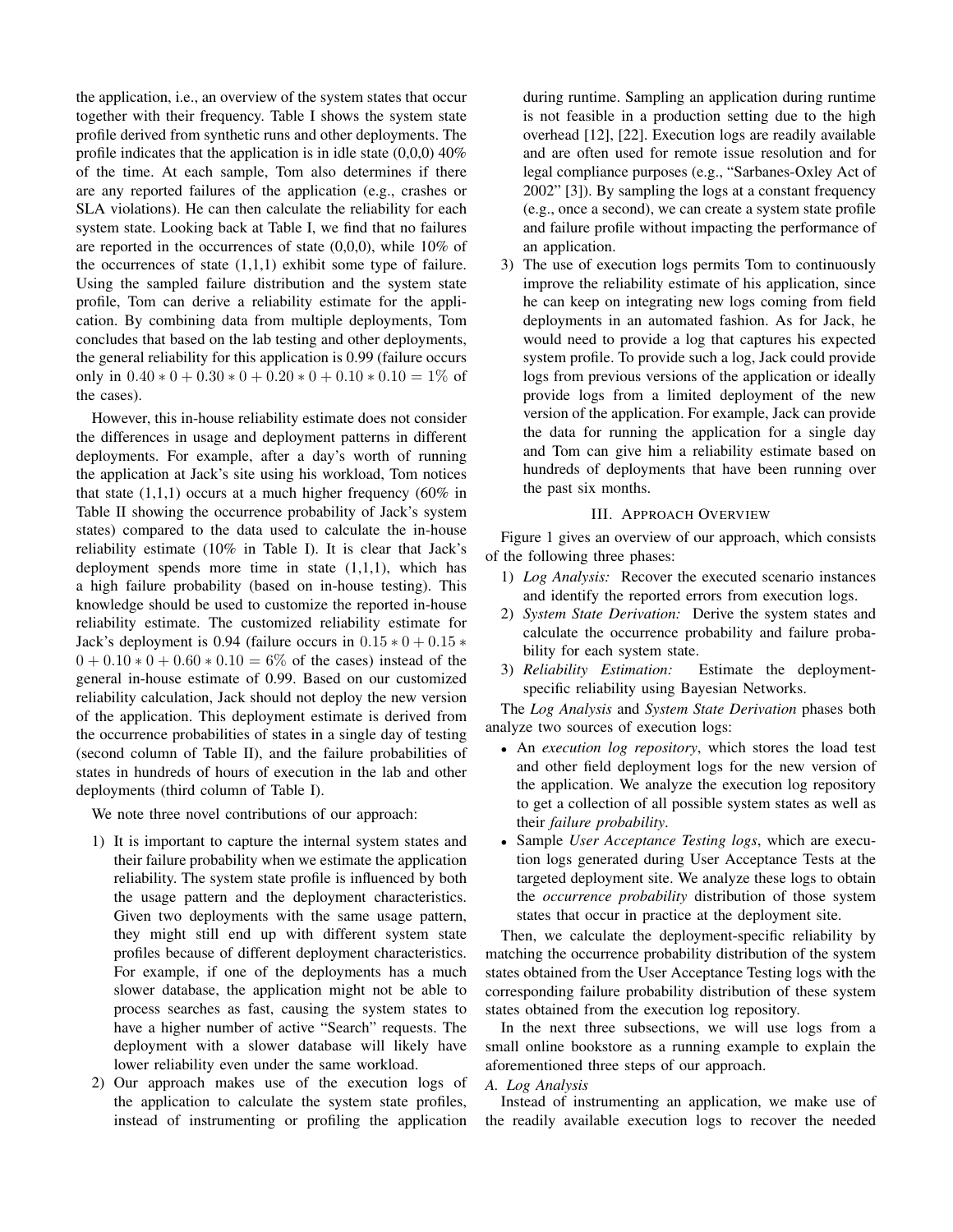

Fig. 1: An Overview of Our Deployment-specific Reliability Estimation Approach

information for our analysis. The technique that we use for recovering scenario instances and their timing information from logs is explained in Jiang et al. [21], but here we briefly summarize the technique using a sample execution log. Table III shows the first fourteen log lines from the log repository of an online bookstore. These log lines record software activities (e.g., line one), system health (e.g., line nine) as well as errors (e.g., line fourteen).

Each usage scenario in the logs consists of a sequence of steps. For example, as shown in Table III, a user registration scenario consists of the following steps:

- 1) A user sends a request to the web server;
- 2) The web server processes the request and stores the user information in a database server;
- 3) A confirmation email is sent out to the user.

Furthermore, each step in these scenarios shares certain identification values such as session and user ids. We need to know the frequency of different scenarios as well as how long each of them takes. Therefore, we recover the scenario instances by first abstracting log lines into execution events. Then we link related log lines (events) into sequences, whose frequency and duration can then be determined easily.

*Step 1. Log Abstraction:* Log lines are the output of the debug statements that developers insert into the source code. Each log line is a mixture of static and dynamic information. The static information describes the execution event (i.e., the context), whereas the varying (i.e., dynamic) parts are parameter values generated at run-time. Different values for the latter parameters cause the same execution event to result in different log lines. For example, the fourth and the twelfth log lines are generated from the same code location, but they are different since they are generated by the execution of different sessions.

In [19], we have proposed an approach that automatically abstracts log lines into execution events and marks the dynamic and static parts, such that log lines that are related to the same session can be grouped into sequences later on (step 2). Furthermore, the abstracted events can also be used to identify failure events. Table IV shows the results of log abstraction in our running example.

*Step 2. Scenario Sequence Recovery:* As the system handles concurrent client requests, log lines from different scenarios are intermixed with each other in the execution logs.

The log lines in Table III are generated as a result of the

TABLE V: Recovered Scenario Instances

| <b>Session</b> | Log lines  | (Start, End) | <b>Keywords</b> |
|----------------|------------|--------------|-----------------|
|                | 1,2,5,7,10 | (1,8)        | Register        |
|                | 3,4,6,8    | (1,6)        | <b>Browse</b>   |
|                | 11.12      | (9,10)       | <b>Browse</b>   |
|                | 13.14      | (10.11)      | Update          |

activities of different users: Tom, Jack and Jim. Furthermore, there are two scenarios related to Tom: user registration and catalog browsing. We recover the sequences by linking the appropriate parameter values. In our running example, we use session ids to automatically link related log lines. The results are shown in Table V. In addition, the third column of the table also shows the timestamp of the first and last steps of each recovered sequence. For example, session two started at time one and ended at time six.

## *B. State Derivation*

We can now derive the system states and estimate the occurrence probability and failure probability associated with these system states based on the recovered scenario sequences from the log analysis.

We first categorize the scenario sequences into groups and identify any failures. Then, we derive the system states by taking a snapshot of the application's scenarios at a fixed time interval. The associated occurrence probability and failure probability for each state are also calculated.

*Step 1. Sequence Labeling:* Executing one scenario can exercise different code paths, therefore, resulting in different sequences. Hence, at the end of our Scenario Sequence Recovery step, there can be hundreds of sequences corresponding to only a handful of scenarios. We need to further reduce the amount of sequence data by properly categorizing (labeling) sequences into scenarios. We label each sequence with keywords specified by a domain expert. This process is done once for an application using keyword matching in the corresponding log entries. For new versions of an application, the domain expert might need to update some of the keyword mappings.

Our online bookstore example supports four types of operations: register, browse, purchase and update. These are the keywords used to label the sequences. When we match the keywords against each execution event in the scenario sequences, each word from the event's log entry is mapped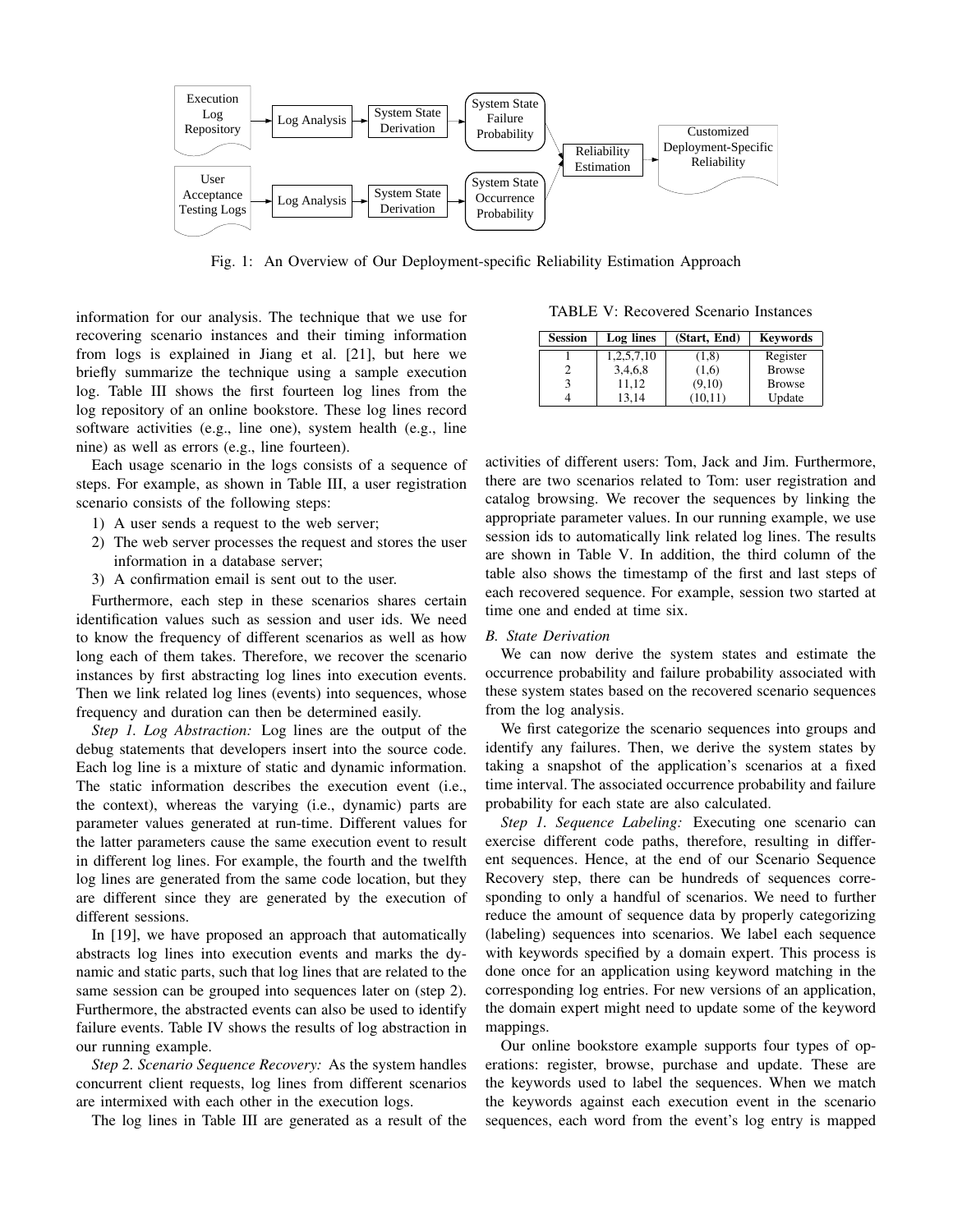TABLE III: Example log lines

| #  | Log Lines                                                                                             |
|----|-------------------------------------------------------------------------------------------------------|
|    | time=1, thread=1, session=1, receiving new user registration request                                  |
| 2  | time=1, thread=1, session=1, inserting user information to the database                               |
| 3  | time=1, thread=2, session=2, user=Jack, browse catalog=novels                                         |
| 4  | time=1, thread=2, session=2, user=Jack, sending search queries to the database                        |
| 5  | time=3, thread=1, session=1, user=Tom, registration completed, sending confirmation email to the user |
| 6  | time=3, thread=2, session=2, database connection error: session timeout                               |
| 7  | time=4, thread=1, session=1, fail to send the confirmation email, number of retry = 1                 |
| 8  | time=6, thread=2, session=2, user=Jack, successfully retrieved data from the database                 |
| 9  | time=7, thread=2, system health check                                                                 |
| 10 | time=8, thread=1, session=1, registration email sent successfully to user=Tom                         |
| 11 | time=9, thread=2, session=3, user=Tom, browse catalog=travel                                          |
| 12 | time=10, thread=2, session=3, user=Tom, sending search queries to the database                        |
| 13 | time=10, thread=3, session=4, user=Jim, updating user profile                                         |
| 14 | time=11, thread=3, session=4, user=Jim, database error: deadlock                                      |

TABLE IV: Abstracted Execution Events and Corresponding Log Lines

| ID  | <b>Event Template</b>                                                                                       |              |
|-----|-------------------------------------------------------------------------------------------------------------|--------------|
| E1  | time=\$v, thread=\$v, session=\$v, receiving new user registration request                                  |              |
| E2  | time=\$v, thread=\$v, session=\$v, inserting user information to the database                               | 2            |
| E3  | $time = $v$ , thread= $$v$ , session= $$v$ , user= $$v$ , browse catalog= $$v$                              | 3, 11        |
| E4  | time=\$v, thread=\$v, session=\$v, user=\$v, sending search queries to the database                         | 4, 12        |
| E5  | time=\$v, thread=\$v, session=\$v, user=\$v, registration completed, sending confirmation email to the user |              |
| E6  | time=\$v, thread=\$v, session=\$v, database connection error: session timeout                               | <sub>0</sub> |
| E7  | time=\$v, thread=\$v, session=\$v, fail to send the confirmation email, number of retry=\$v                 |              |
| E8  | time=\$v, thread=\$v, session=\$v, user=\$v, retrieving data successfully from the database                 | 8            |
| E9  | time=\$v, thread=\$v, system health check                                                                   | 9            |
| E10 | time=\$v, thread=\$v, session=\$v, registration email sent successfully to user=\$v                         | 10           |
| E11 | time=\$v, thread=\$v, session=\$v, user=\$v, updating user profile                                          | 13           |
| E12 | time=\$v, thread=\$v, session=\$v, user=\$v, database error: deadlock                                       | 14           |

into its root form (i.e. word stemming). For example, words like "browsing" and "browsed" will be mapped to the same root form "browse". The last column of Table V shows the labeled scenario names for each sequence.

*Step 2. Failure Identification:* We identify two types of failures in the logs based on domain knowledge. We identify and categorize failures as follows:

- 1) *Functional Failures (or Severity 1 failures)* are associated with system-wide outages. Examples of functional failures are system crashes, system restarts and system deadlocks. A domain expert is used to identify severity 1 failures by marking specific keywords (e.g., "thread dump") in the log files. For the example shown in Table III, there is one functional error which occurs at line 14. It is a deadlock error.
- 2) *Performance Failures (or Severity 2 failures)* are associated with performance slowdowns. Performance failures impact the user experience. Examples of performance failures are Service Level Agreement (SLA) violations. We basically compare the duration for each scenario's instances and see if it takes longer than the time specified by the SLA. If the SLA for the online bookstore states that all the scenarios should be executed within 5 seconds, there are two severity 2 errors at time 6 for session 1 and session 2 (as both sessions started at time 1). In [21], we presented an approach and a tool to provide

| TABLE VI: Derived System States and Their Failure Occur- |  |  |  |  |
|----------------------------------------------------------|--|--|--|--|
| rences with Sampling Interval $== 1$                     |  |  |  |  |

| Time(t) | States $(S^r(t))$                    | <b>Failure</b> |
|---------|--------------------------------------|----------------|
|         | (Register, Browse, Purchase, Update) | $(-/x)$        |
| 0       | (0, 0, 0, 0)                         |                |
|         | (1, 1, 0, 0)                         |                |
| 2       | (1, 1, 0, 0)                         |                |
| 3       | (1, 1, 0, 0)                         |                |
| 4       | (1, 1, 0, 0)                         |                |
| 5       | (1, 1, 0, 0)                         |                |
| 6       | (1, 1, 0, 0)                         | X              |
|         | (1, 0, 0, 0)                         | X              |
| 8       | (1, 0, 0, 0)                         | X              |
| 9       | (0, 1, 0, 0)                         |                |
| 10      | (0, 1, 0, 1)                         |                |
| 11      | (0, 0, 0, 1)                         | X              |

## automated support for rapidly identifying such failures.

*Step 3. System States Derivation:* We derive the system states by taking a snapshot at a fixed time interval based on the scenario durations. The snapshot interval must be smaller than the response time of any scenario, to ensure we do not miss any scenario information.

We define the system state from the log repository at time  $t$  $S<sup>r</sup>(t)$  to be:  $S<sup>r</sup>(t) = (s<sub>1</sub>, s<sub>2</sub>,..., s<sub>n</sub>)$ , where  $s<sub>i</sub>$  is the number of active scenarios of type  $i$  at time t and  $n$  represents the total number of scenarios. The state  $(0, 0, \ldots, 0)$  refers to the idle state. The state is denoted as  $S<sup>r</sup>(t)$  if it is derived from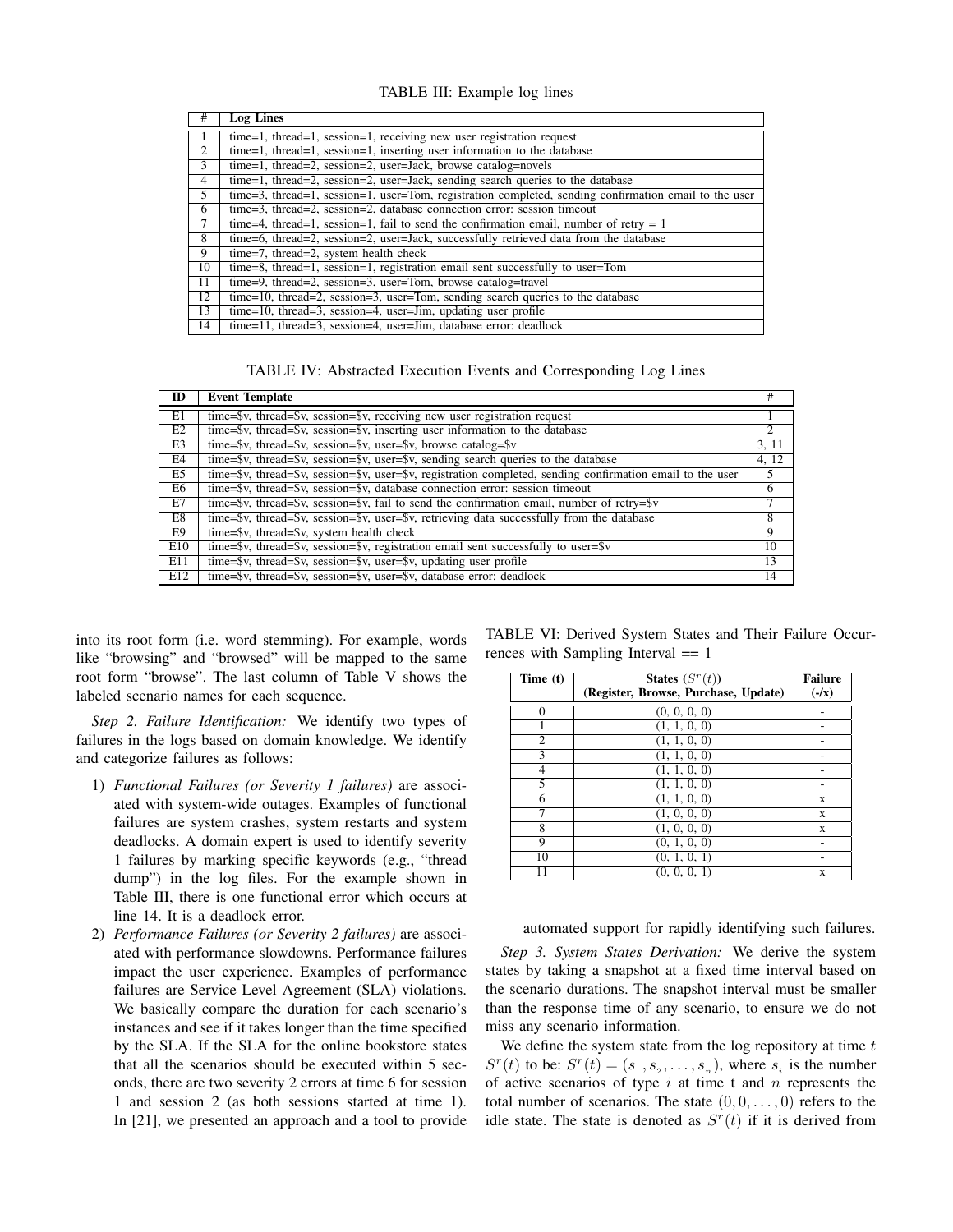the log repository, and as  $S^a(t)$  for User Acceptance Testing logs.

In our running example, there are four types of scenarios: Register, Browse, Purchase and Update. Therefore, the system state,  $S<sup>r</sup>(t)$ , is a four-dimensional state vector  $(s_1, s_2, s_3, s_4)$ .

Table VI shows the derived system states from the recovered scenario instances. For example, at time 2, we have one register scenario and one browse scenario that are executing simultaneously (see Table V). Therefore, the system state at time 2 is  $S<sup>r</sup>(2) = (1, 1, 0, 0)$ . In addition, Table VI also keeps track of the failure information at each time instance. As shown in the last column of this table, if there is at least one identified system failure at time t, the corresponding system state  $S<sup>r</sup>(t)$  is marked with an "x". If there is no failure at time t, the state is tagged with a "-". The states at time 6, 7 and 8 contain errors because of the SLA violation in sessions 1 and 2.

*Step 4. Occurrence Probability and Failure Probability Calculations:* Table VI shows the system states derived from the first 14 log lines. In practice, the log repository would contain thousands or millions of log lines. The second column of table VII shows the aggregated occurrences of all system states based on a large execution log repository.

As mentioned earlier, we need to calculate failure probabilities for the system states from the log repository and occurrence probabilities for the system states from the User Acceptance Testing. The failure probability for each state,  $p_f(S_i^r)$  is calculated using the following formula:

$$
p_f(S_i^r) = \frac{\# \; Failure \; Occurrences \; of \; S_i^r}{\# \; Occurrences \; of \; S_i^r}
$$
 (1)

For example, the failure probability for state  $(1, 1, 0, 0)$  is calculated as:  $p_f((1, 1, 0, 0)) = \frac{50}{500} = 0.1$ . The 4th column of Table VII shows the failure probabilities for each system state based on the execution log repository.

To calculate the occurrence probability of a system state,  $p(S_i^a)$ , from the User Acceptance Testing (UAT) data, we use the following formula:

$$
p(S_i^a) = \frac{\# \text{ Occurrences of } S_i^a \text{ in the } UAT}{Total \# \text{ occurrences of all states in } UAT}
$$
\n(2)

If we assume that the data from Table VII comes from a User Acceptance Testing log, the 2nd column of Table VII would show the number of occurrences of each system state in the User Acceptance Tests. The total number of occurrences of all the system states in the User Acceptance Tests is 4,000 (sum of entries in second column). The occurrence probability of the idle state is then calculated as  $p((0,0,0,0)) = \frac{2000}{4000} =$ 0.5.

### *C. Deployment-Specific Reliability Estimation*

In this section, we present our technique to provide a deployment-specific reliability estimate using Bayesian Networks. Our technique consists of the following three steps:

TABLE VIII: System States Derived from the User Acceptance Testing

| <b>System States</b> | Occurrence Prob. |
|----------------------|------------------|
| (0, 0, 0, 0)         | 0.5              |
| (0, 1, 0, 1)         | 0.25             |
| (1, 1, 0, 0)         | 0.125            |
| (2, 3, 2, 0)         | 0.125            |

- 1) *System States Selection* Identifying the system states that are common between the User Acceptance Testing logs and the log repository;
- 2) *Test Coverage Calculation* Calculating the test coverage of the log repository on the User Acceptance Testing logs;
- 3) *Reliability Estimation* Estimating the deploymentspecific reliability using Bayesian Networks.

*Step 1. System States Selection:* The system states  $S_i^{r=a}$ that are common between the log repository and the User Acceptance Testing are selected. Based on the occurrence probability in the real world (User Acceptance Testing) and the past failure probability (Log Repository) for these states, we can calculate the deployment-specific reliability estimates in the next step.

Table VIII shows the system states and their occurrence probabilities after analyzing data from the User Acceptance Tests. After comparing the states from the log repository (Table VII) and the User Acceptance Testing (Table VIII), there are three states in common:  $(0,0,0,0)$ ,  $(0,1,0,1)$  and  $(1,1,0,0)$ .

*Step 2. Test Coverage Calculation:* For system states that are tested in the lab or in other field deployments, we know the likelihood of failure. For system states that do *not* show up in the repository, we have no prior knowledge about their failure probability. In order to obtain a lower bound estimate of the system reliability, we need to take into account for how many system states we have failure data, i.e., we need to measure test coverage.

The Test Coverage (TC) is calculated using the following formula:

$$
TC(S) = \sum_{S_i^{r=a} \in S} p(S_i^{r=a})
$$
\n(3)

where  $S_i^{r=a}$  are the common states between the log repository and the deployment logs;  $p(S_i^{r=a})$  denotes the occurrence probability of state  $S_i^{r=a}$  based on data from the User Acceptance Testing, and S is the set of covered system states. In our example, there are three states in common. Therefore, the test coverage is calculated as:  $TC = 0.5 + 0.25 + 0.125 = 0.875$ . The test coverage in the motivating example of Section II was 1.0, as all states that were observed in the User Acceptance Testing were also observed in the log repository.

*Step 3. Reliability Estimation:* Once the failure and occurrence probability for each state are calculated, we use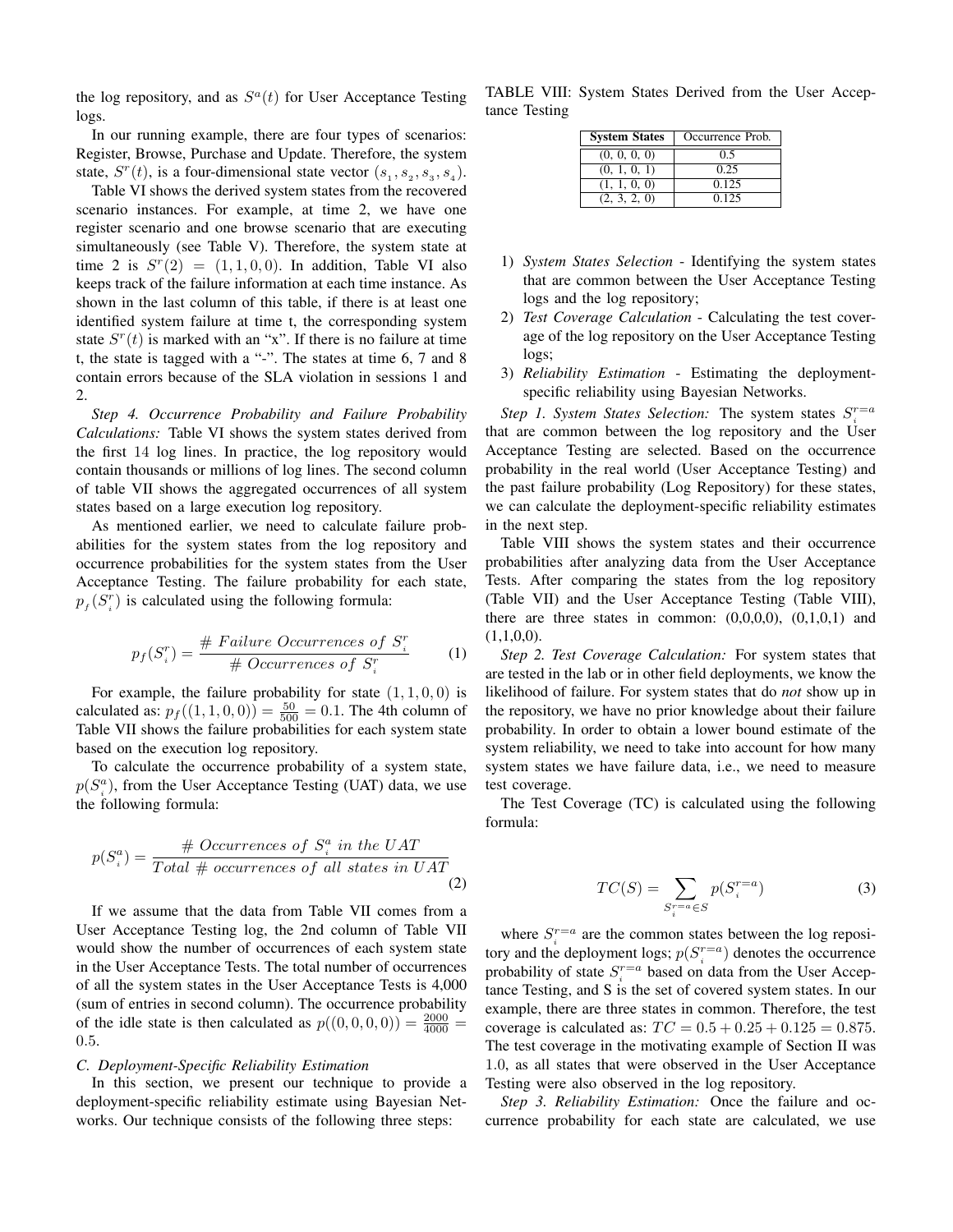| <b>States</b> | <b>Occurrences</b> | <b>Failure Occurrences</b> | Failure Prob. |
|---------------|--------------------|----------------------------|---------------|
| $S^r$         |                    |                            | $p_f(S_i^r)$  |
| (0, 0, 0, 0)  | 2000               |                            |               |
| (0, 0, 0, 1)  | 500                | 100                        | 0.2           |
| (0, 1, 0, 0)  | 250                |                            |               |
| (0, 1, 0, 1)  | 400                |                            |               |
| (1, 0, 0, 0)  | 40                 | 20                         | 0.5           |
| (1, 1, 0, 0)  | 500                | 50                         | 0.1           |
| (1, 1, 0, 1)  | 250                |                            |               |
| (2, 2, 2, 0)  | 60                 |                            |               |

TABLE VII: Estimated Occurrence Probability and Failure Probability for Each System State

Bayesian Networks to estimate the deployment-specific reliability  $R(TC, S)$ . Since we have no prior knowledge about the reliability of states that are not included in the log repository, we assume that all previously unseen system states derived during the User Acceptance Testing contain failures. Hence, the maximum possible reliability is  $TC(S)$ . This leads to a lower bound (worse case) estimate of the system reliability based on test coverage.  $R(T C, S)$  is calculated as follows:

$$
R(TC, S) = TC(S) - \sum_{S_i^{r=a} \in S} p(S_i^{r=a}) * p_f(S_i^{r=a}) \tag{4}
$$

where  $R(TC, S)$  denotes the estimated reliability given the field test coverage TC and the set of covered system states S;  $p(S_i^{r=a})$  denotes the occurrence probability of state  $S_i^{r=a}$ in the User Acceptance Testing; and  $p_f(S_i^{r=a})$  denotes the failure probability of state  $S_i^{r=a}$  based on data from the log repository.

In our running example, the deployment-specific reliability is calculated as:  $0.875 - (0.5 * 0 + 0.25 * 0 + 0.125 * 0.1) =$ 0.8625. Thus, the estimated deployment reliability is 0.8625. Once the reliability is estimated, deployers can match it with their targeted reliability threshold and decide whether or not to install this new version of the application.

## IV. INDUSTRIAL CASE STUDY

We validate our approach by comparing our one day reliability estimate against a five day (work-week) reliability estimate that has been produced during the User Acceptance Testing of a large mission-critical application. The mission-critical application under study is a telecommunication application that is responsible for processing thousands of simultaneous client requests and has very stringent reliability requirements. This application has been deployed into hundreds of sites, which have different numbers of users, usage characteristics and reliability requirements.

For our case study, we used a repository with around 125 GB of log data. The repository contains logs derived from load and stress tests of the application and from other field deployments of the application. We also use data from the User Acceptance Testing of two different deployments, which have different configuration and usage patterns. Both deployments were tested over five days using the same version of the application. One deployment generated 4 GB of logs while the other generated 23 GB of logs. We measure the reliability of the application for both deployments using:

- five days worth of logs (full User Acceptance Testing);
- our approach, which uses just one day worth of logs and estimates the reliability using the log repository.

We then compare both reliability estimates. Due to confidentiality, we cannot list the actual estimate values. However, we note that our estimation error relative to the five-day estimate is 2.5% for the first deployment and 3.6% for the second deployment. As explained in section III, the error is an overestimate, i.e., the estimate is a safe estimate to use when deciding to deploy since the application is likely to have a higher reliability than reported by our estimate.

After examining the system state of both deployments, we note that for both deployments a small portion of the system states (5% and 8.8%) covers the majority (90%) of the occurrence probability of system states from both deployments. These small portions of system states never fail. The system states that suffer from performance slow-down are very rare, leading to a high reliability. However, if the deployed application spends considerable time in failure-prone states, we expect that our approach will provide a better estimate than the estimates based on the full acceptance testing logs. The reason for this is that the log repository contains much more accurate failure probability information than the logs from even the full acceptance testing. We draw an analogy to coin flipping to make this more clear. The more we flip a coin, the better the empirically estimated probability that a coin falls on its head side. As the log repository contains weeks or even months of system behavior, the failure probability estimated based on the log repository will be closer to the real failure probability, and therefore providing a better reliability estimate in the long run.

In summary, our deployment-specific reliability estimates using just one day of User Acceptance Testing provide a relatively good estimate with little loss in accuracy, while providing substantial savings in consulting and lab time.

# V. DISCUSSION AND FUTURE WORK

In this section, we discuss the limitations of our current approach and propose directions for some future research.

# *A. User Acceptance Testing and Other Execution Logs*

User Acceptance Testing is an important and critical step in the deployment of mission critical large-scale enterprise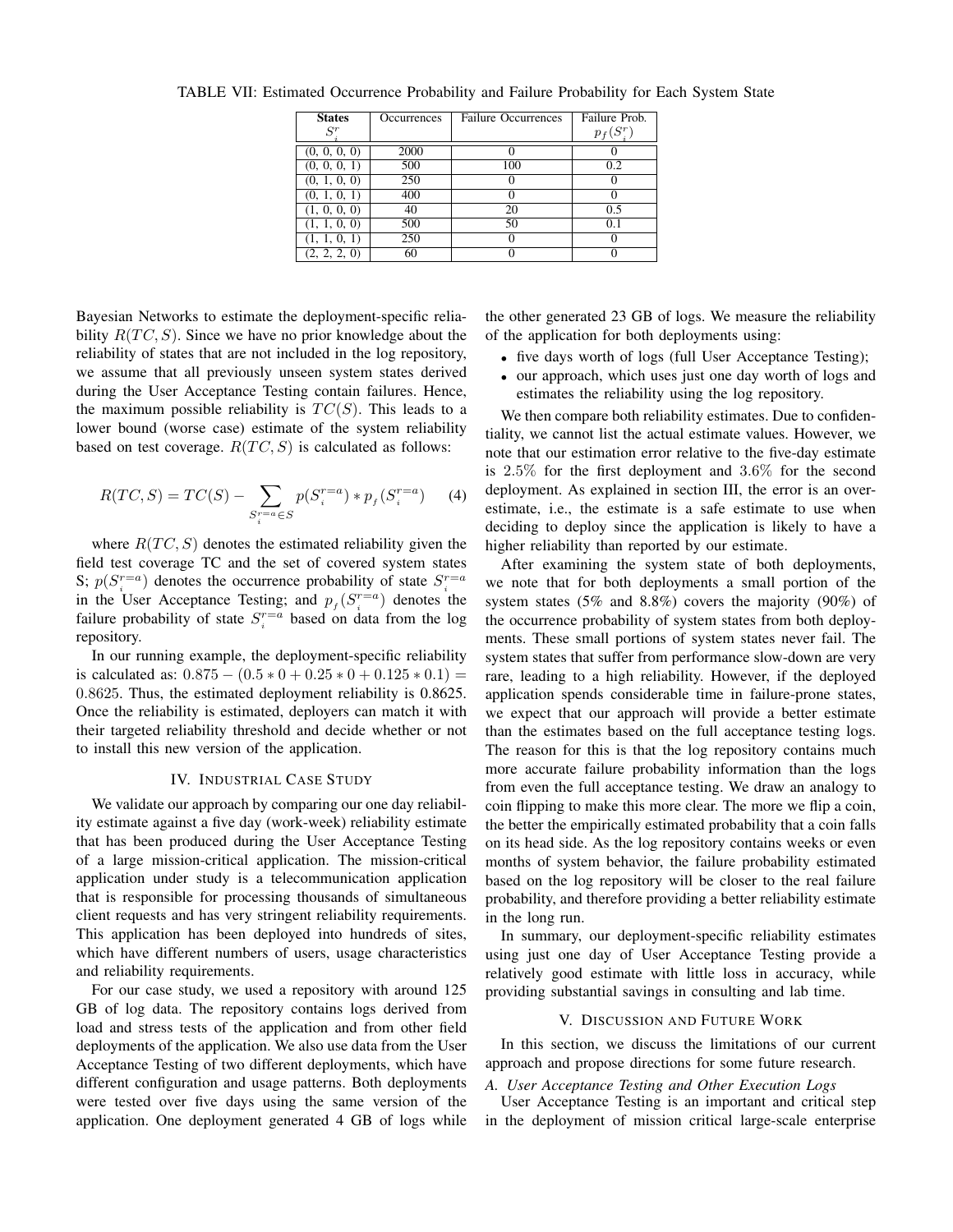

Fig. 2: Estimated Reliability for six Different Software Builds

applications. Our goal in this paper has been to reduce the amount of time spent on acceptance testing. As systems grow in size and complexity, the cost and time needed for acceptance testing grows considerably due to the need for onsite customer engagements and the need to book expensive lab time to perform such testing. Recent advances such as utility computing (e.g., Amazon EC2 [1]) help reduce some of the costs of the lab time by permitting companies to book limited time instead of having to acquire additional machines. Nevertheless, the cost of acceptance testing continues to grow.

In the future, we wish to explore the minimum number of hours that are needed to produce reasonable estimates. Using these deployment logs, we could derive the workload of the application, i.e., the occurrence probability of the system states. However, using logs from different versions of the application brings many challenges to our analysis, in particular:

- 1) *Performance improvement:* The new version might run faster under the same workload than the older version due to architectural and design changes. Therefore, the resulting occurrence probability distribution will shift with the application spending more or less time in different states. In this case, we cannot directly match the distribution from the old logs with the failure information from the log repository for the new version. In the future, we plan to investigate various approaches to automatically translate the old system states into the new system states.
- 2) *Addition of new features:* Because there is no information about the usage information in the old system for new features, we are not able to match the system states from the old logs.

# *B. Speeding up Pre-release Field Testing*

Our approach could be used to speed up the development process by picking builds that are most suitable for limited test deployment prior to the release of an application (e.g., alpha testing). Alpha testing involves deploying the application in the field to explore its use by real users. Potential alpha candidate builds often support the main functionality, but might contain bugs in the system or miss certain features.

Figure 2 shows the deployment-specific reliabilities for two internal deployments (A and B). The dashed line in the Figure shows the minimum acceptable reliability of the alpha build of the application. For deployment A, any of the builds could be safely deployed, whereas for deployment B only the third build could be deployed safely. Using this information, the development team could start gathering user feedback much sooner by deploying the application at site A first. In addition, the team should have waited until the third build to deploy at site B and should have avoided upgrading from the currently installed version of the software in order to avoid frustrating the users due to a high chance of failure. By deploying the application earlier at site A and only at the appropriate time at site B, we are able to gain a better understanding of the reliability and usage characteristics of the application in a reallife setting. This information would help improve future builds and speed up the development process.

To conduct our analysis across builds, we must ensure that the performance between builds does not fluctuate considerably. We used our previous work [21] to verify that the performance between the consecutive builds was consistent (no major shifts). Then we used logs generated from the load and stress tests of each build and logs from each deployment site to customize the reliability estimates.

## VI. THREATS TO VALIDITY

This section discusses various possible threats to the validity of our approach.

# *A. Construct Validity*

*1) Snapshot Interval:* To accurately capture the change of system states, we need to pick a snapshot interval shorter than the shortest response time of any scenario in our application. Shorter intervals lead to more accurate system states. However, the length of the snapshot interval is limited by the logging interval. In our industrial case study, the timestamp in the execution logs is accurate up to milliseconds. However, if we pick the snapshot interval to be every millisecond or every 10 milliseconds, the state derivation step will lead to a huge number of repeated states with no changes between them. For this reason, we picked a one-second interval. Our state derivation step and our analysis finish within one hour on a Quad-core machine. We cannot pick any interval longer than 1 second, as most of the scenarios finish within 1 to 2 seconds.

*2) System States:* As there can be an infinite number of combinations of different workload requests, there can be an infinite number of system states. However, in our large industrial study, there are only a limited number of system states. Furthermore, the distribution of system states follows the Pareto-principle: a small percentage (5% and 8.8%) of states covers the majority (90%) of the system behavior. However, many of the states in the remaining 10% of the system behavior can be equivalent, so we plan in the future to apply fuzzy-clustering techniques on these states to group them and further reduce the number of system states.

In this paper, we only consider the failure probability and occurrence probability of system states, since we believe that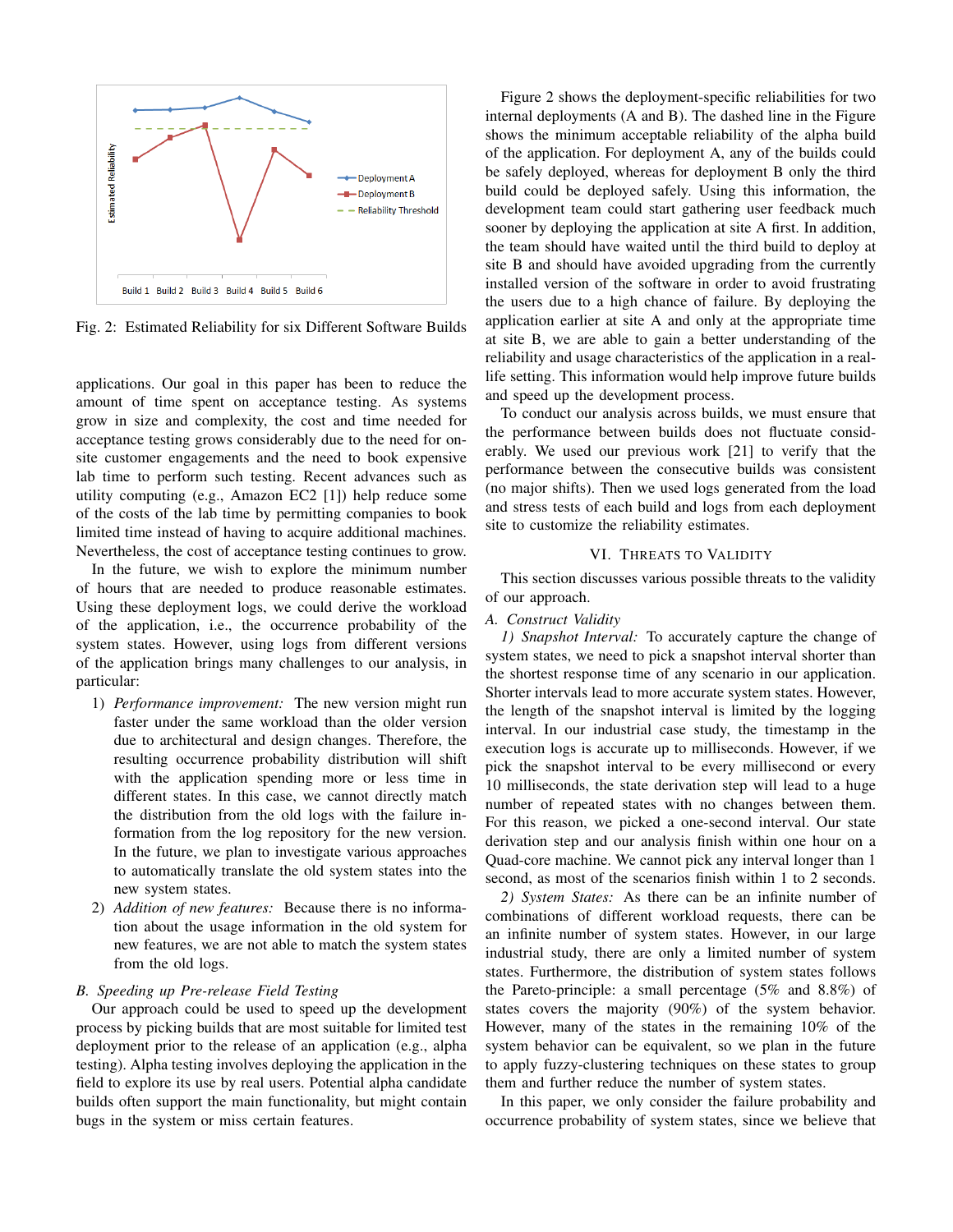a system fails or slows down due to the current state (i.e., heavy workload). In the future, we plan to look into transitions between system states to see whether they might be the reason for system failure. In particular, a state might be a failure state just because of the previous states that eventually lead it to fail. *B. Internal Validity*

*1) Contingency of Workload:* Our deployment-specific reliability estimates are based on the workload in the field deployment at a particular point in time. In reality, this workload might shift over time leading to different reliability estimates. Our approach could be used to track such shifts in workload and warn about the impact of such a shift on the reliability of the application.

One method of checking if the application's behavior changes over time, is to check the distribution of system states over time. If the distribution of system states changes over time, then the system reliability will likely change as well. The distribution of system states remained stable in both of our case studies (the alpha testing and the User Acceptance Testing in two different sites).

*2) Limitation of Execution Logs:* In the studied missioncritical application, there is a dedicated component that monitors the overall health. Thus, business level information as well as error messages are logged. Our current approach may not work if the studied application does not log all the necessary system information. In addition, we assume that all the errors are recorded in the logs, which is usually true for large mission-critical applications. Last but not the last, not all errors reported in the logs are operational or performancerelated. Errors from which the application recovers are not considered as failures. Examples of such errors are temporary communication failures that do not impact the overall system health or SLA. In this paper, we manually verified all failures included in our analysis.

## *C. External Validity*

In this paper, we introduced a novel approach to reduce the time and cost needed for User Acceptance Testing. We evaluate our approach against a large mission-critical telecommunication application and showed that our estimate lies within 4% of the more traditional longer User Acceptance testing. To show the general applicability of our approach, we should evaluate it on other large mission-critical applications. However, such applications are usually developed by large commercial companies and their data is hard to obtain due to legal and confidentiality concerns.

## VII. RELATED WORK

In this section, we discuss two areas of work related to our log-based empirical reliability estimation approach: approaches that estimate the system quality in the field and approaches that use log analysis.

# *Empirical Estimation of Software Availability and Reliability*

Mockus [25] uses information from operational customer support systems to estimate the availability of a large telecommunication system. Information from customer support systems is more straight-forward to obtain than extracting failure information from the execution logs. However, the customer support systems may not contain all failure information, as they miss externally unnoticeable problems and problems that are not reported by customers. Nagappan et al. [17], [27] provide a reliability estimate based on information from the static source code metrics and dynamic test coverage. Their approach is implemented as an Eclipse IDE plugin to provide rapid feedback for unit testing.

Avritzer et al. [8], [10], [11] have proposed several approaches for generating test suites based on the operational profile and for estimating the reliability of mission-critical applications. In [10], Avritzer et al. use Markov chains to generate load testing suites based on an operational profile. In [8], [11], Avritzer et al. introduce a transient analysis of the failure-based Markov chain to model reliability decay as a function of time. Our approach is similar to [8], [11], as we incorporate the occurrence probability distribution from the deployment and the failure probability from the repository. However, rather than using the failure information from vendors, we use the log framework and a large data set of field data to empirically derive failure and occurrence probability distributions. In addition, since we have the actual logs to estimate the occurrence probability of system states, we do not need Markov chains to model workload usage.

# *Log Analysis*

In general, there are two sources of non-invasive data that can be used to understand, monitor, and analyze the various aspects of the system behavior: execution logs and performance logs.

Execution logs are generated by output statements that developers insert into the source code. Execution logs are widely available and are often used for remote issue resolution and for legal compliance purposes (e.g., "Sarbanes-Oxley Act of 2002" [3]). Aguilera et al. [4], [28] developed various algorithms to perform black-box performance debugging on distributed systems. They use the header information of the TCP packet traces (source, destination and time) to infer the dominant causal paths through a distributed application. Unfortunately, the accuracy of the inferred causal paths decreases as the degree of parallelism increases. Marwede et al. [23] use timing anomalies to automatically uncover functional problems. Hassan et al. [18] propose a light-weight approach to extract customer operational profiles from the execution logs. Jiang et al. [20], [21] analyze execution logs to detect functional and performance problems in the load tests. The log analysis approach presented in this paper is related to the approach presented in [9], because in both papers we abstract the log information into a set of different system states. However, in [9] the state definition used was the set of rules that were fired as a result of a change in object memory, while in this paper the system state is defined as a set of active scenarios present in the application at a particular moment in time.

Performance logs, which are generated by third party monitoring tools like PerfMon [2], record the system resource